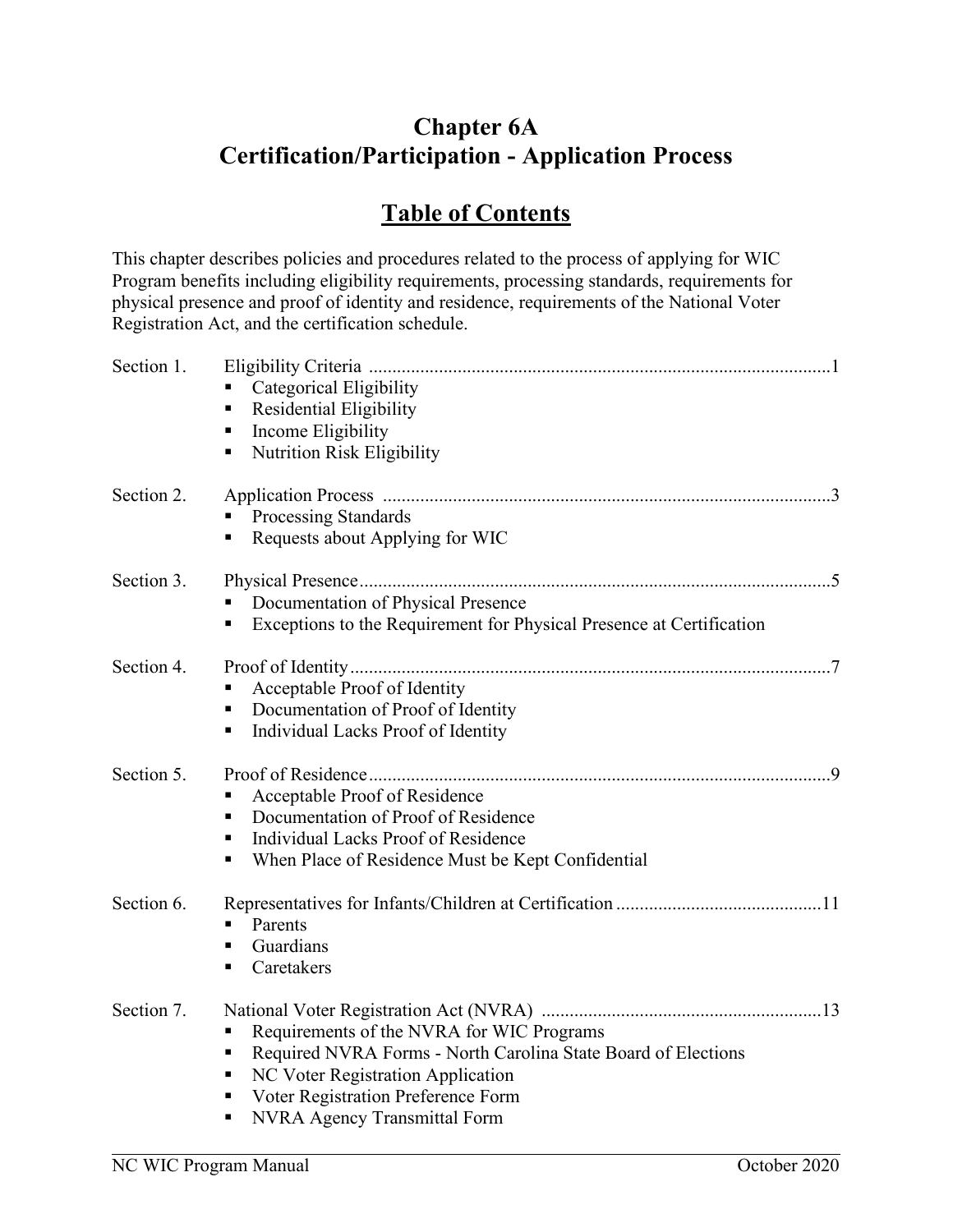■ Local Agency Protocol

| • Initial Certification Periods |
|---------------------------------|

- Subsequent Certification Period Start Date
- Certification Period Extension

## **Attachments**

Attachment 1. Allowable Proofs for Identity and Residence

## **Required Local Agency Written Policies and Procedures**

- **Local agencies must have a written policy for handling applications within processing** standards when specific appointments are not given such as in open access scheduling or when walk-ins are allowed. (Section 2, page 4)
- **Local agencies must have a written policy that identifies the staff position and alternate staff** position who will be the Local NVRA Point Person. This point person is responsible for the management of "NVRA Agency Transmittal Forms" and retention of the "Board of Elections Voter Registration Preference Forms". (Section 7, page 15)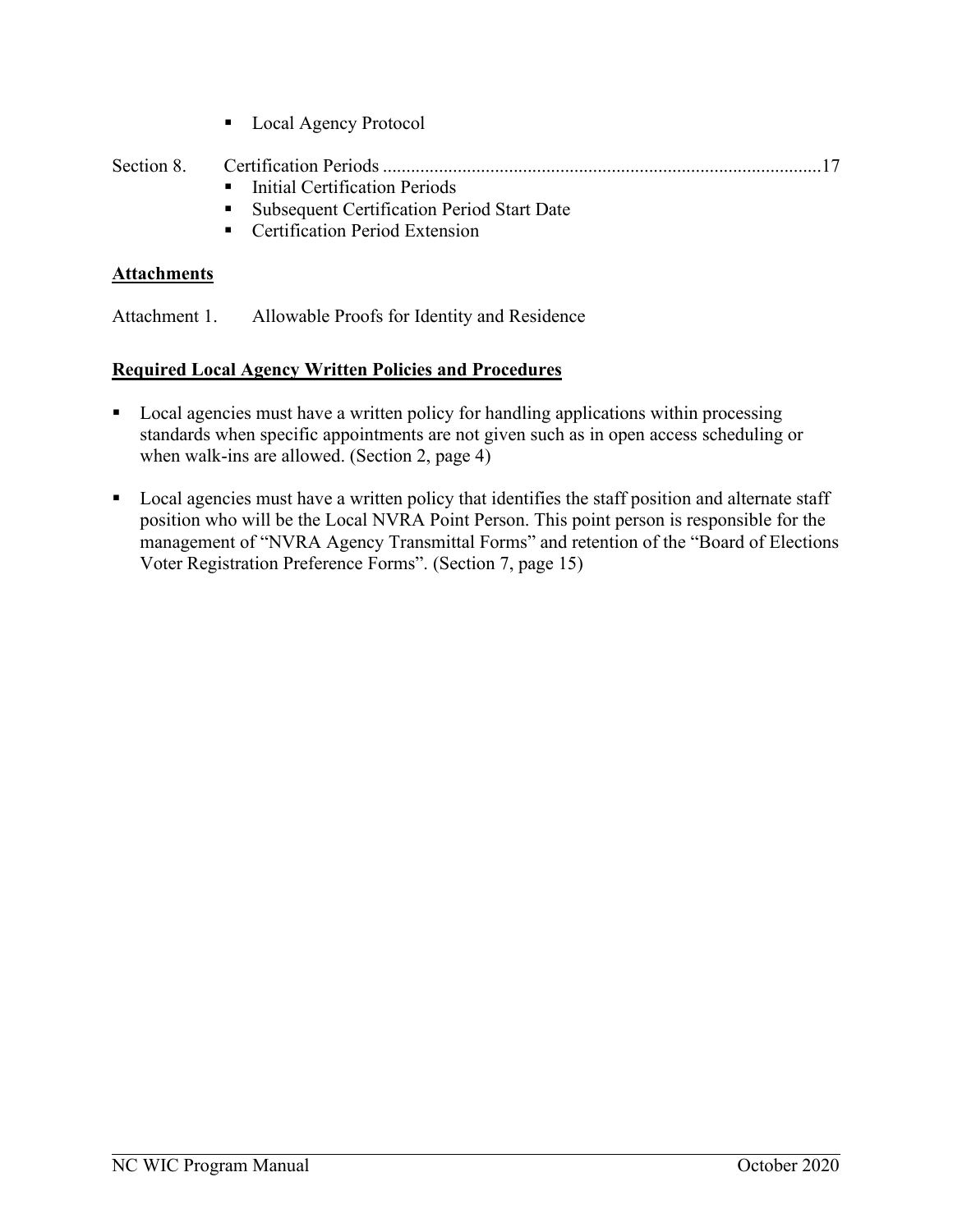# **Eligibility Criteria**

An individual must fulfill four requirements to be eligible to participate in the North Carolina WIC program. Eligibility must be determined at each certification. Refer to Section 8 for information on the WIC certification schedule.

# **Categorical Eligibility**

An individual must belong to one of the following categories of people:

**Pregnant Woman** (proof of pregnancy is not required)

#### **Breastfeeding Woman (up to one year postpartum)**

A woman up to one year postpartum who breastfeeds or expresses her breastmilk with the intention to feed to her infant on the average of at least once a day.

A non-birth woman who breastfeeds a WIC infant is eligible for up to the infant's first birthday. A non-birth breastfeeding woman must be an adoptive mother of the WIC infant and/or living in the same household as the WIC infant that is receiving her breastmilk and she must meet all eligibility requirements of residency, income, and nutrition risk.

## **Postpartum Women (up to 6 months postpartum)**

A woman who has been pregnant within the past 6 months is categorically eligible to participate in WIC, regardless of the length of the pregnancy or its outcome (i.e. live term birth, fetal death, miscarriage or neonatal death).

- **Infants (birth to under one year of age)**
- **Children (one year of age up to their fifth birthday)**

### **Residential Eligibility**

An individual must reside within the state of North Carolina. Length of residency within North Carolina is not a factor impacting eligibility for WIC. Refer to Section 5 of this chapter for additional guidance on residential eligibility.

### **Income Eligibility**

An individual must provide documentation of adjunctive eligibility or a gross household income at or below 185% of the current federal poverty income guidelines. Refer to Chapter 6B for additional guidance on income eligibility.

### **Nutrition Risk Eligibility**

An individual must be at nutrition risk, as determined by a competent professional authority using North Carolina's nutrition risk criteria. Refer to Chapter 6C for additional guidance on completing a nutrition assessment and determining nutrition risk eligibility.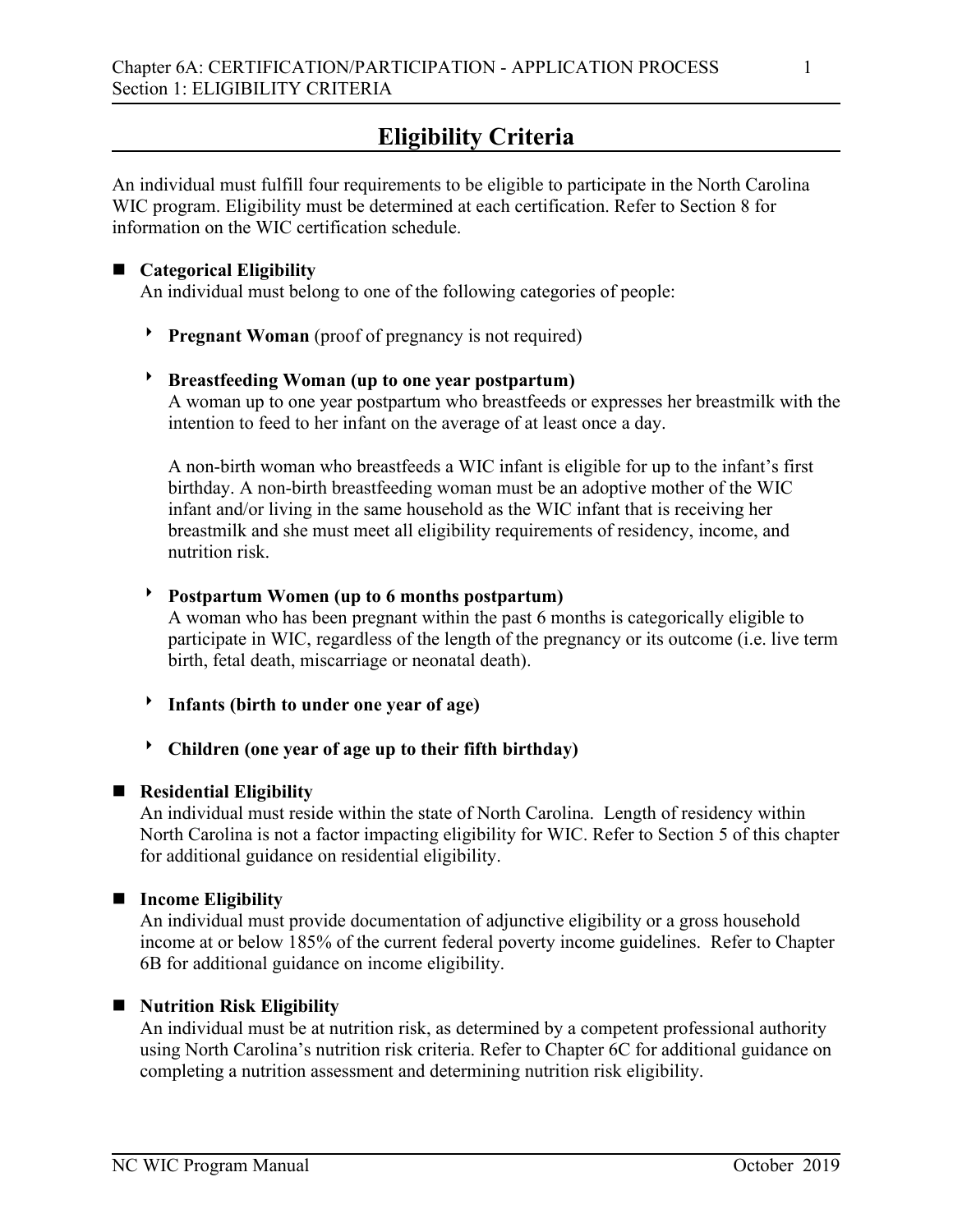(Blank Page)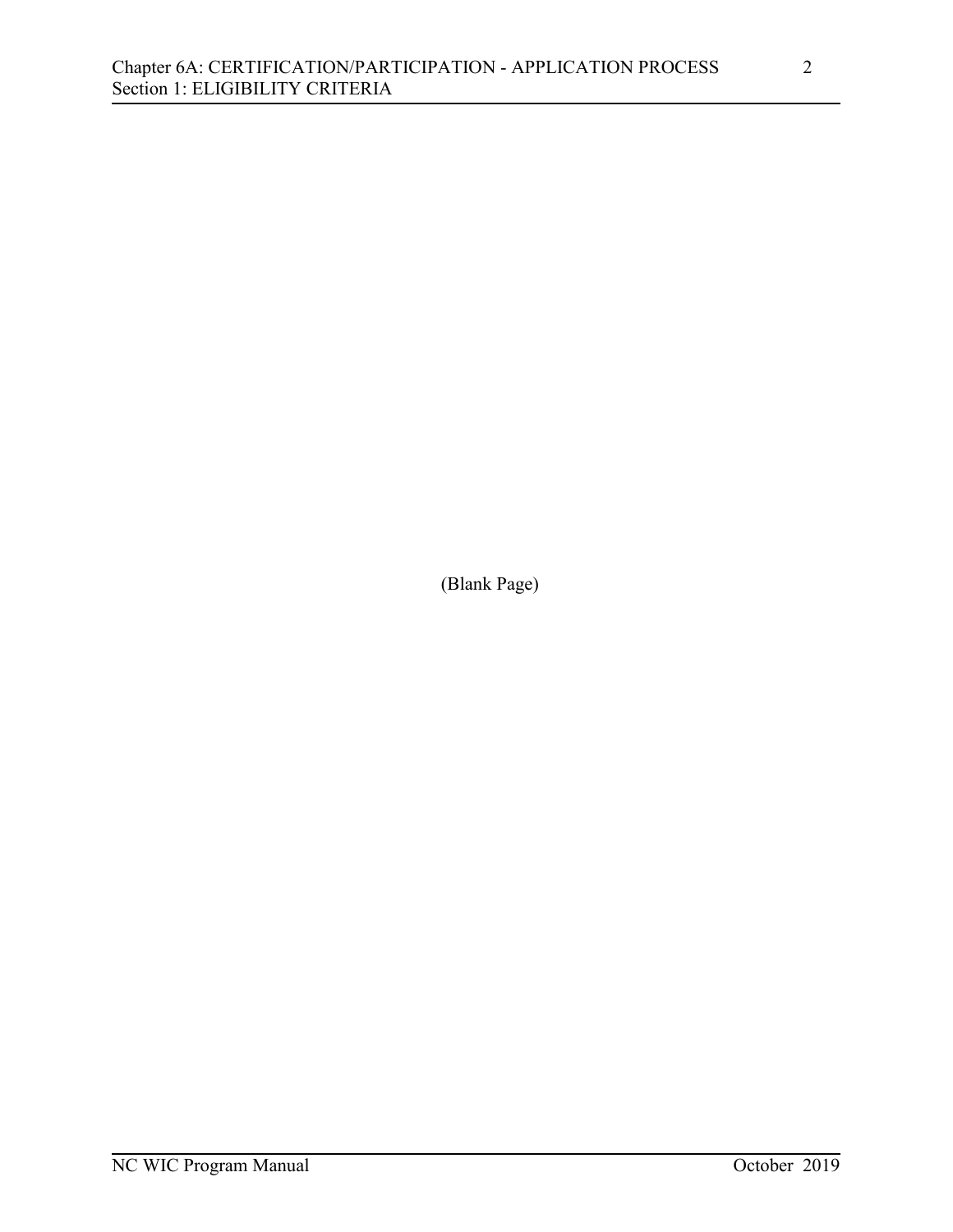# **Application Process**

Local agencies must accept applications whenever the agency is open. An application for WIC Program certification must be started whenever an individual/parent/guardian/caretaker contacts (by phone or in-person) the local agency and asks for WIC services. The application process must be provided at no cost to the applicant.

Local agencies must address the needs of *all* applicants but are required to make program services more accessible for applicants who live in rural areas, have transportation problems, and/or are employed or attend school. Time specific appointments should be made available to individuals who are in school or who work to minimize time spent away from work and school. Refer to Chapter 10: Caseload Management for additional information about program access.

#### **Processing Standards**

Local agencies must inform applicants whether they are eligible (or ineligible) for the WIC Program within specified time frames. These time frames are called "Application Processing Standards" and they become effective whenever an individual contacts the local agency and asks for WIC services. The time intervals shown below must be used to meet processing standards.

| <b>WIC Program Processing Standards</b>                                                                                                                                                                                      |                                                                                      |  |  |
|------------------------------------------------------------------------------------------------------------------------------------------------------------------------------------------------------------------------------|--------------------------------------------------------------------------------------|--|--|
| <b>Type of applicant</b>                                                                                                                                                                                                     | Time interval in which<br>applicant must be notified of<br>eligibility/ineligibility |  |  |
| Pregnant women eligible as Priority I<br>participants<br>Infants younger than six months<br>Migrant farmworkers* and their family members<br>٠<br>who soon plan to leave the agency's service area<br>Homeless individuals** | 10 calendar days from contact                                                        |  |  |
| All other applicants<br>٠                                                                                                                                                                                                    | 20 calendar days from contact                                                        |  |  |

#### \* **Migrant Farmworkers**

Migrant farmworkers and their family members are defined by federal regulation as individuals whose principal employment (over 50 percent) is in agriculture on a seasonal basis, who have been so employed within the last 24 months, and who establish a temporary residence for the purpose of such employment.

#### \*\***Homeless Individuals**

Homeless individuals are defined by federal regulations as a woman, infant or child who lacks a fixed and regular nighttime residence, or who have a primary nighttime residence that is a supervised public or private shelter, including a welfare hotel, a congregate shelter, a shelter for victims of domestic violence designated to provide temporary living accommodation; an institution that provides temporary residence for individuals intended to be institutionalized; a temporary accommodation of not more than 365 days in the residence of another individual; or a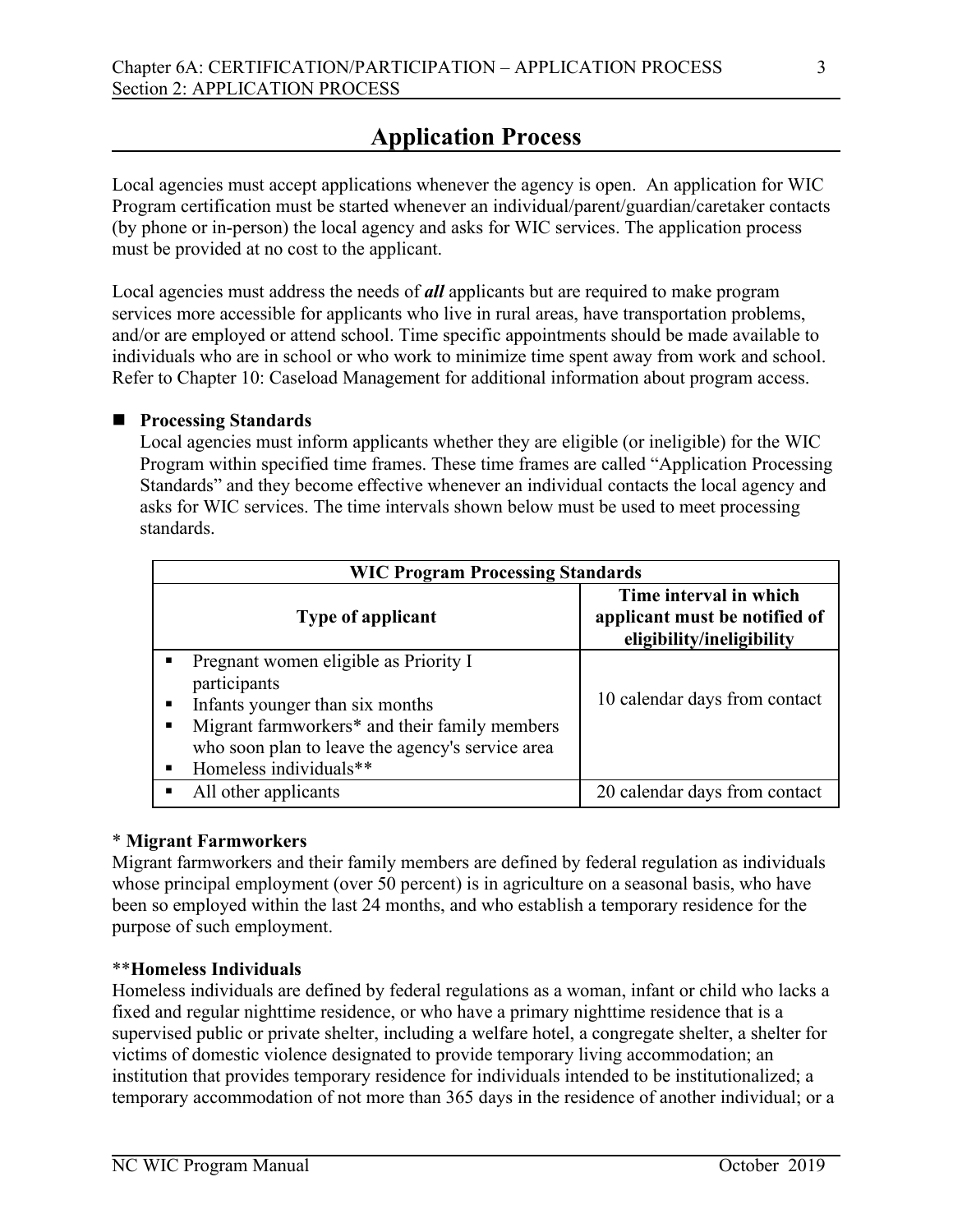public or private place not designated for, or ordinarily used as a regular accommodation for human beings.

## **Requests About Applying For WIC**

When someone contacts the local agency and asks for WIC services, staff should take the following actions:

## **Conduct a state-wide Crossroads search**

Local agency stuff should conduct a state-wide Crossroads search to locate an existing Crossroads record or establish a new Crossroads record for the family for whom the caller is inquiring.

## **Explain Eligibility Requirements**

Staff should explain categorical, income, residential, and nutrition eligibility requirements and the types of documents that will be needed to complete the eligibility determination, including proof of identity, proof of residence, and proof of income. It should be made clear to the caller that they must visit the WIC office in person to apply for and to have their eligibility for WIC determined.

## **Schedule a WIC Certification Appointment within Processing Standards**

When an applicant contacts the local WIC office by phone or comes in and asks for WIC services, the applicant must be given an appointment within processing standards. If the appointment is outside of processing standards for the applicant's category, staff must document the reason that causes the appointment to be outside of the applicable processing standard. Acceptable reasons include:

- the applicant prefers an appointment outside of the applicable processing standard
- the applicant wishes to coordinate the appointment with another family member that causes the appointment to be outside of the applicable processing standard.
- **If the Applicant Requests an Appointment Outside of Processing Standards** The report "Detail Initial Certification Appointments Made Outside of Processing Standards" can be used to identify trends and details of appointments made outside of processing standards.

When the local WIC Program does not routinely give specific appointment times, such as in open access scheduling systems or when walk-ins are allowed, a written policy must be in place detailing how applications will be handled within processing standards.

### **Follow-up**

Local agencies can use the Crossroads "Daily Appointments to be Rescheduled Detail" report to identify and follow-up with applicants who do not keep their appointment for WIC eligibility determination. Required follow-up is within ten days of the date of the missed appointment for pregnant women and within fifteen days for all other WIC categories.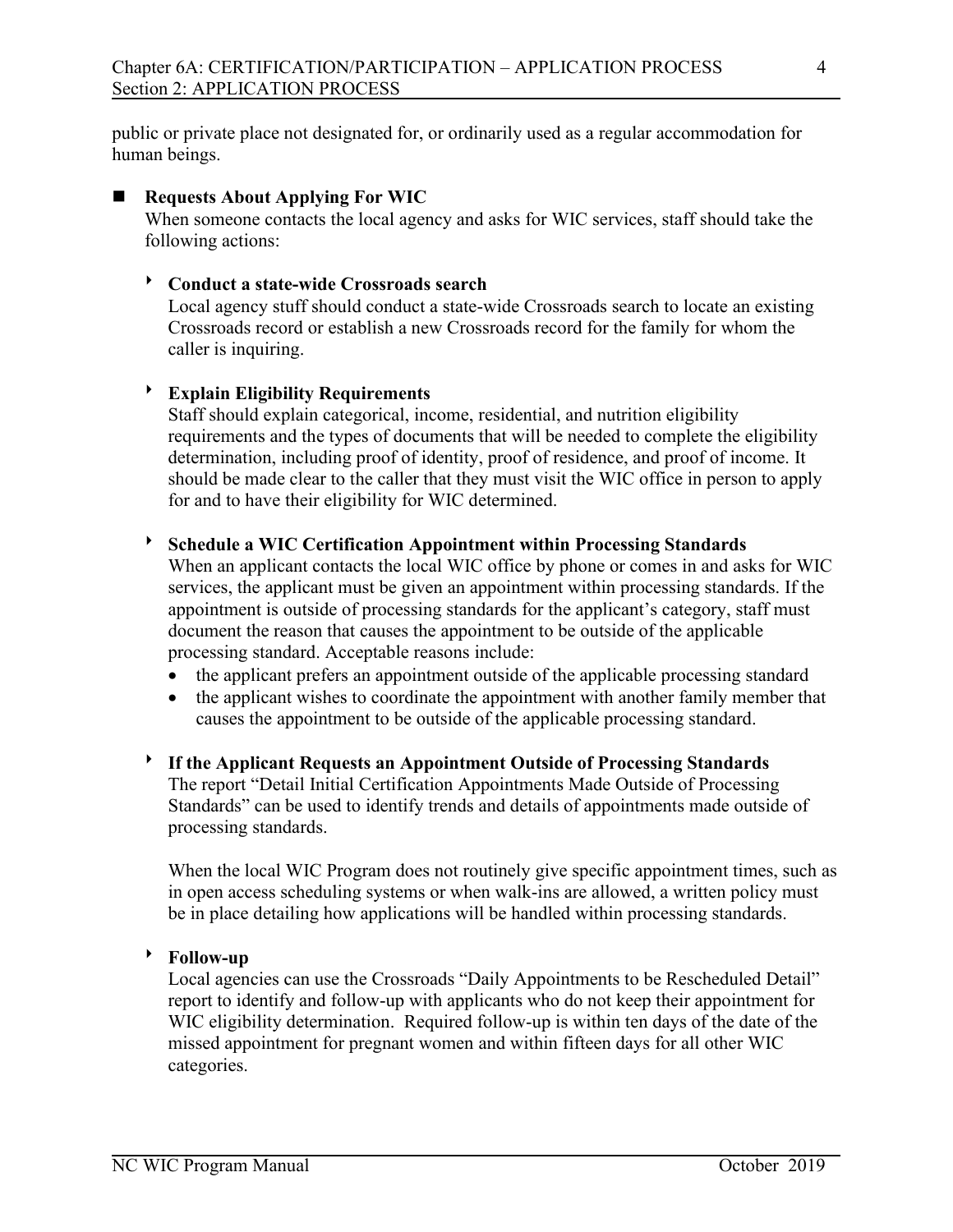# **Physical Presence**

All applicants/participants must be physically present at the initial certification and at each subsequent certification, and their presence must be documented. Physical presence can be verified with the incorporation of videoconferencing in the provision of WIC Program services.

## ■ **Documentation Of Physical Presence**

Staff must document whether or not the individual is physically present on the Participant Demographics screen in Crossroads.

When the applicant/participant is not physically present and the reason for his/her absence meets one of the allowable exceptions; staff must make a selection from the Physical Presence Exception Reason drop down and complete the eligibility determination.

When the applicant is not physically present and the reason for his/her absence does not meet one of the allowable exceptions, the eligibility determination must be deferred but completed within processing standards (refer to Section 2 for information on processing standards).

### **Exceptions To The Requirement For Physical Presence At Certification**

Allowable exceptions to the physical presence requirement are limited to the following situations and must be evaluated for each individual at each certification.

- **An applicant/participant or parent/guardian/caretaker with a current medical condition** which can be self-reported by the applicant/participant/guardian/caretaker, or documented by a physician or other health care provider in the applicant's/participant's health record, or provided through a medical referral form. **The conditions are limited to:**
	- a medical condition that necessitates the use of medical equipment that is not easily transportable;
	- a contagious illness that may be communicated to others by coming to the agency;
	- a serious illness that may be compromised by coming to the local agency, or a medical condition that requires confinement to bed rest; or
	- a fragile premature infant who may be compromised by coming to the local agency.
- **An Infant Under Eight Weeks of Age** who cannot be present at certification may be exempt from the physical presence requirement for a reason determined to be appropriateby the local agency. All necessary information that pertains to ongoing healthcare to complete the certification must be provided by the parent/guardian/caretaker.
- **An Infant or Child Receiving Documented Ongoing Health Care** from any health care provider, including the local agency, may be exempt from the physical presence requirement when being physically present would pose an unreasonable barrier to participation. This exemption may be used if the infant or child was present at his/her initial certification.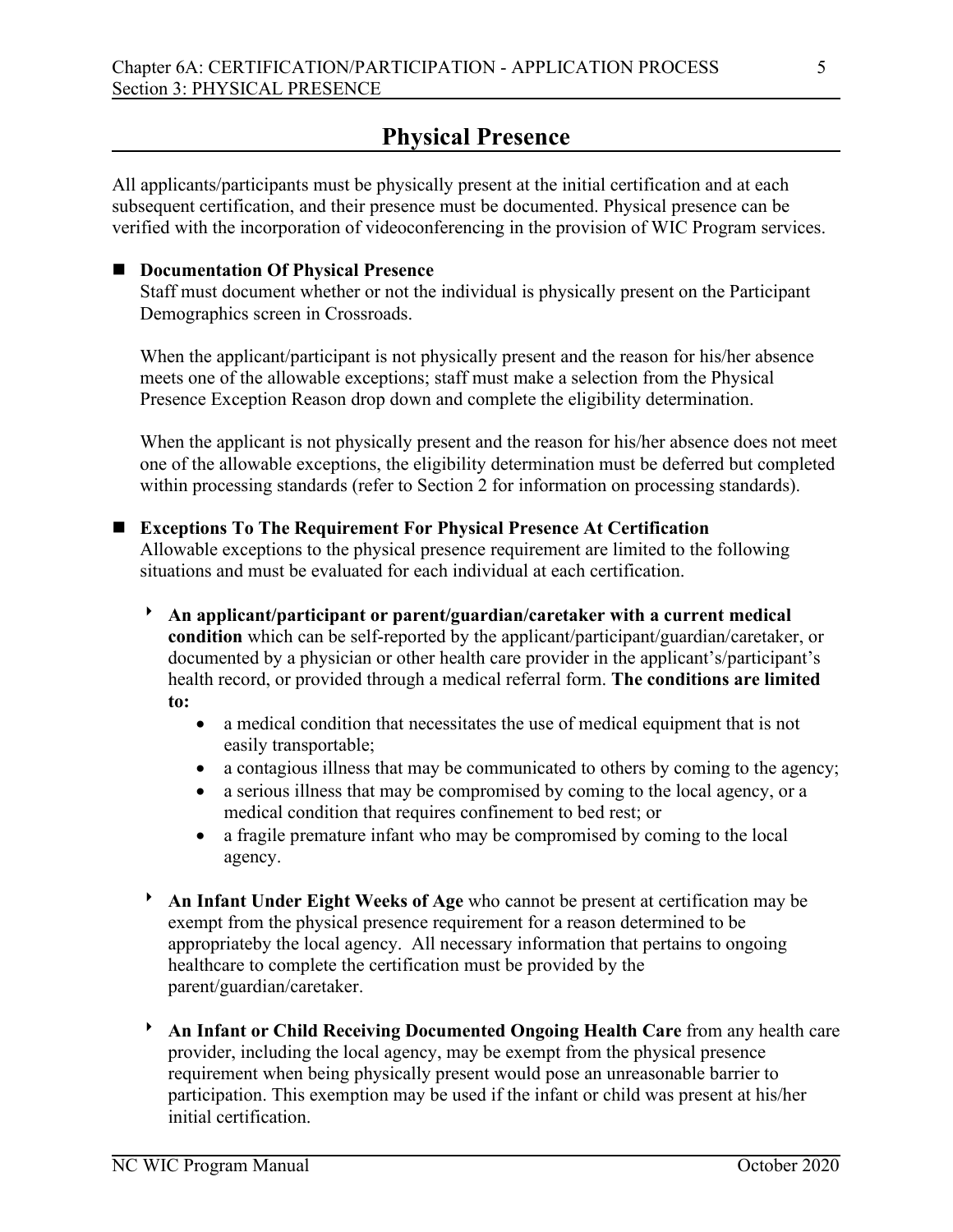# **An Infant or Child Whose Parent(s)' Working Status Presents a Barrier**

An infant or child who is under the care of one parent who works, or is under the care of two parents who both work, may be exempt from the physical presence requirement when the work schedule of the parent(s) presents a barrier to bringing the infant or child to the WIC clinic. This exemption may be used if the infant or child was present at his/her initial certification *and* was present at his/her certification/subsequent certification within the past twelve months, and this certification period has not expired.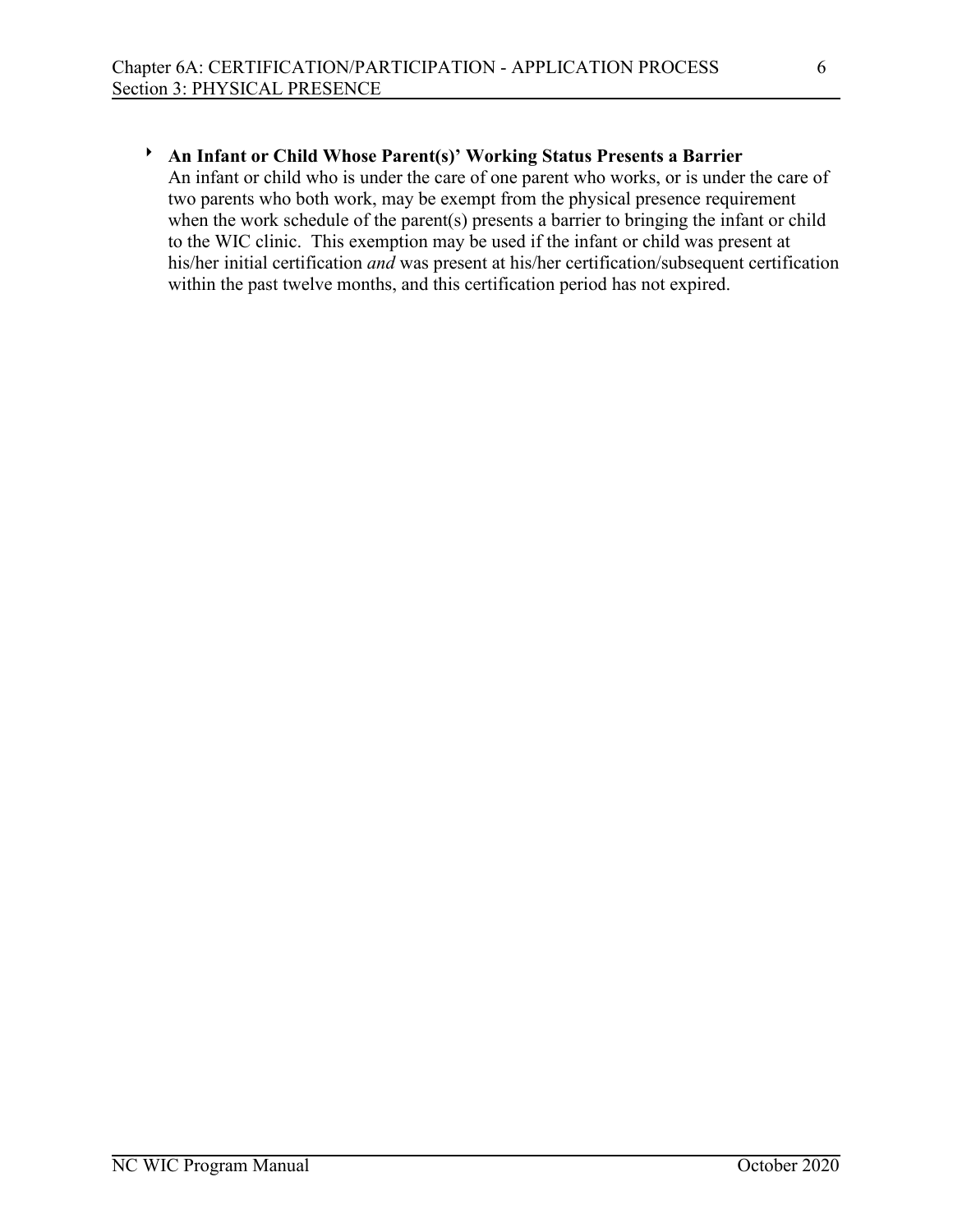# **Proof of Identity**

At each certification appointment, proof of identity must be provided by the applicant/participant or by the parent/guardian/caretaker if the applicant/participant is an infant or child.

#### **Acceptable Proof Of Identity**

Refer to Attachment 1 for documents that can be used by the applicants/participants to establish proof of identity.

#### ■ **Documentation Of Proof Of Identity**

Local agency staff must review at least one current form of identification (ID) for each applicant/participant and document the type of identification reviewed in the Crossroads system. It is NOT necessary or required to scan a copy of the proof used to confirm identity. Documents may be provided in an electronic/digital format (laptops, emails, cell phones, tablets, texted pictures, etc.). If there is concern about the authenticity of the document, staff should attempt to verify the documents in every way possible. If the documentation cannot be verified, staff may require the participant/parent/guardian/caretaker provide the original documents.

#### **Individual Lacks Proof Of Identity**

#### **Failure to Bring Existing Proof of Identity**

- At a certification appointment when an individual has proof of identity but fails or forgets to bring the proof, the determination of eligibility must be deferred but completed within processing standards (refer to Section 2 for information on processing standards).
- At a subsequent certification appointment eligibility determination cannot be completed until proof of identity is provided. Inform the participant of the needed documentation and complete the eligibility determination at a subsequent visit as per local agency policy. Once the application for subsequent certification is begun in Crossroads, the participant's record status moves to applicant. No further issuance would be allowed until the subsequent certification is completed.

### **Proof of identity does not exist**

**"**The Affidavit for Identity" must be printed from Crossroads, completed, signed and scanned back into the Crossroads system. Legitimate situations may exist when an individual is unable to provide proof of identity. These include when an individual:

- is a victim of theft, loss, or disaster,
- is homeless,
- is a migrant farm worker, and/or
- has had to flee from a high risk situation (i.e. battered women/children, evacuee, or refugee) and subsequently left behind all identification.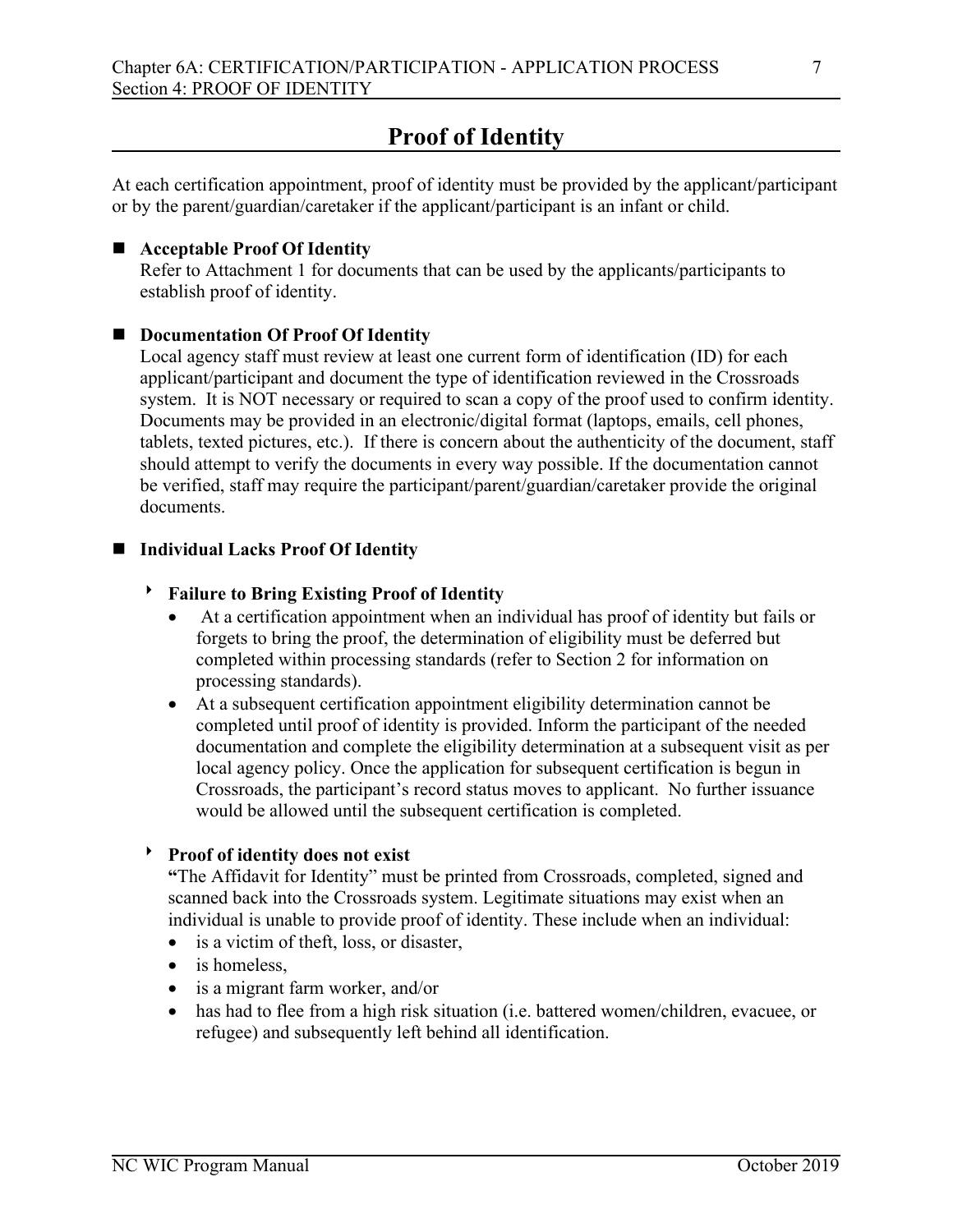(Blank Page)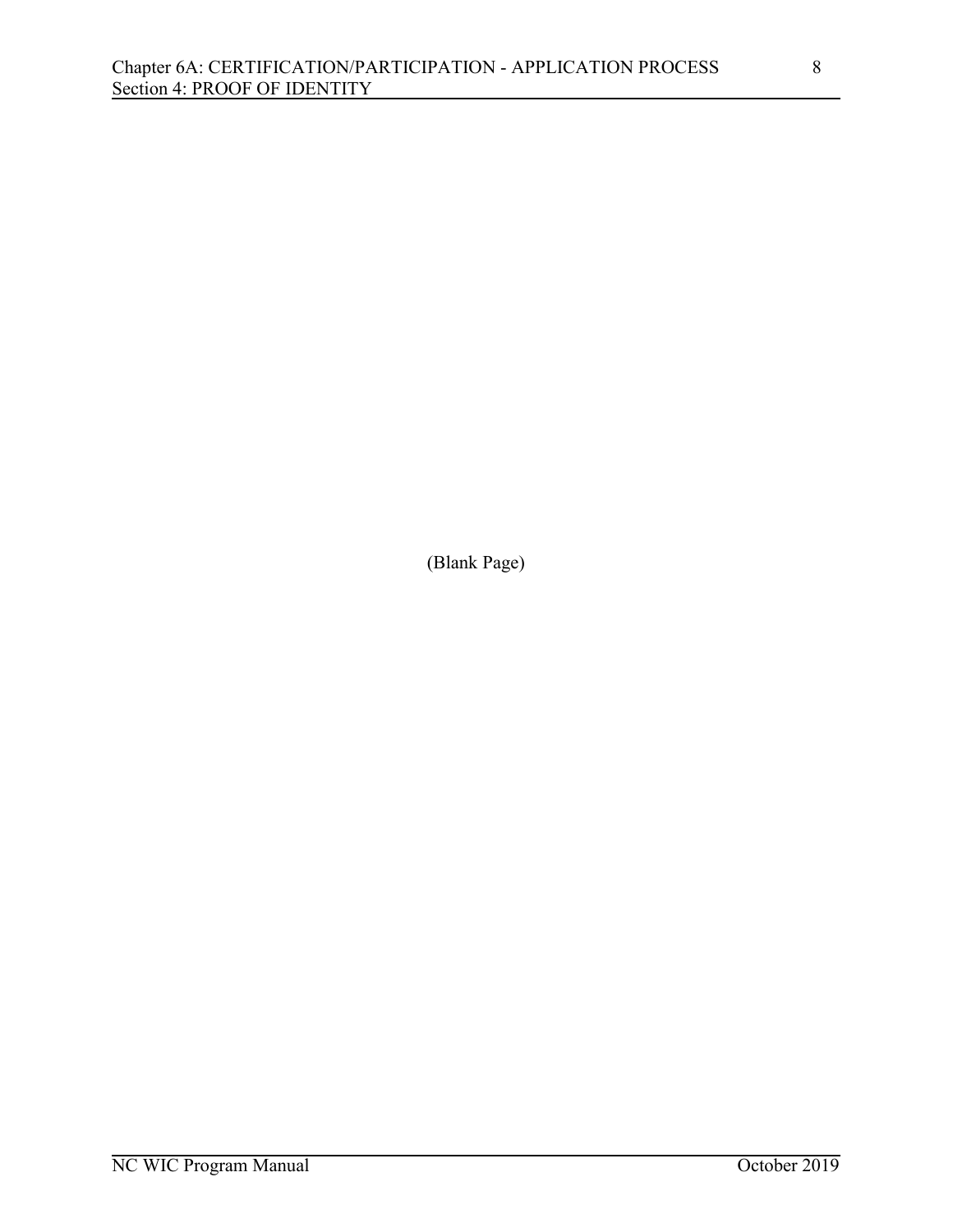# **Proof Of Residence**

At each certification appointment, proof of the place of residence (where the applicant routinely lives or spends the night) must be provided by the applicant/participant or by the parent/caretaker if the applicant/participant is an infant/child. The physical address must be a North Carolina residence. There is no requirement on the length of time an applicant must reside at the location or address before applying for WIC.

#### **Acceptable Proof Of Residence**

Refer to Attachment 1 for documents that can be used by applicants/participants to establish proof of residency.

Any item used for proof must show a current physical address. When the applicant/participant only has documents that lists a post office box, staff must document the physical address as well as the mailing address in the Crossroads system. Documents may be provided in an electronic/digital format (laptops, emails, cell phones, tablets, texted pictures, etc.). If there is concern about the authenticity of the document, staff should attempt to verify the documents in every way possible. If the documentation cannot be verified, staff may require the participant/parent/guardian/caretaker provide the original documents.

The proof of residence provided may be in the name of a family household member other than the applicant/participant. The document can serve as proof of residence for each applicant/participant in the family household.

### **Documentation Of Proof Of Residence**

Local agency staff must review at least one proof of residence for each applicant/participant. Staff must document the type of proof of residence in the Crossroads system. It is NOT necessary or required to scan a copy of the proof used to confirm residency.

### **Individual Lacks Proof Of Residence**

### **Failure to bring existing proof of residence**

- At an initial certification appointment when an individual has proof of residence but fails to bring the proof to the certification appointment, the determination of eligibility must be deferred but completed within processing standards unless the applicant prefers to return outside of processing standards.
- At a subsequent certification appointment, eligibility determination cannot be completed until proof of residence is provided. Inform the participant of the needed documentation and complete the eligibility determination at a subsequent visit as per local agency policy. Once the application for subsequent certification has begun in Crossroads, the participant's record status moves to applicant. No further issuance would be allowed until the subsequent certification is completed.

### **Proof of residence does not exist**

When an individual is unable to provide proof of residence, the reason for lack of proof must be documented in the Crossroads system. The Affidavit for Residency must be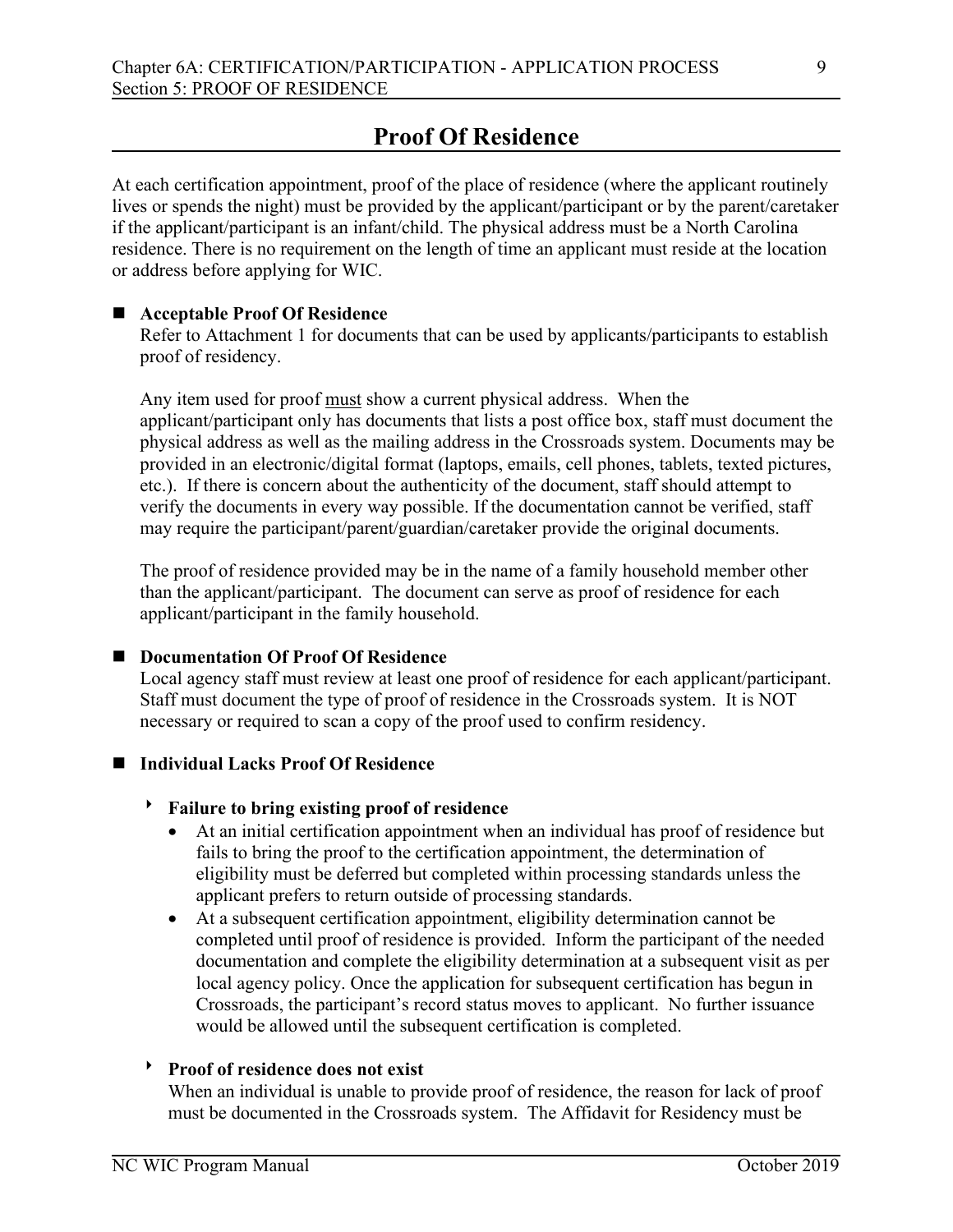printed from Crossroads, completed, signed and scanned into the Crossroads system. Legitimate situations where proof of residence may be lacking include when an individual:

- has moved recently and his/her current address is not yet on any documents;
- is a victim of theft, loss, or disaster;
- is homeless;
- is living in a shelter or institution; (Refer to Chapter 6E for information on WIC Program requirements related to institutions and homeless facilities.)
- is a migrant farm worker: and/or
- has had to flee from a high risk situation (i.e. battered women/children or refugee) and subsequently left behind all proof of residence.

Staff should use professional judgment in a consistent manner when evaluating the merit of other situations that may be presented as a reason for lacking proof of residence.

## **When Place Of Residence Must Be Kept Confidential**

It is essential to maintain confidentiality of residency for applicants/participants who are living in a shelter or residential facility for battered women and/or children. The physical address is a required field on the Family Demographics screen in Crossroads system. The local agency may choose to use either the agency address, "Confidential" or "See Affidavit" as the entry in this section as a means to protect the at risk woman or family. Proof Provided by Affidavit should be selected as proof of residence. Staff should print from Crossroads, complete, sign and scan the Affidavit of Residency into the Crossroads system.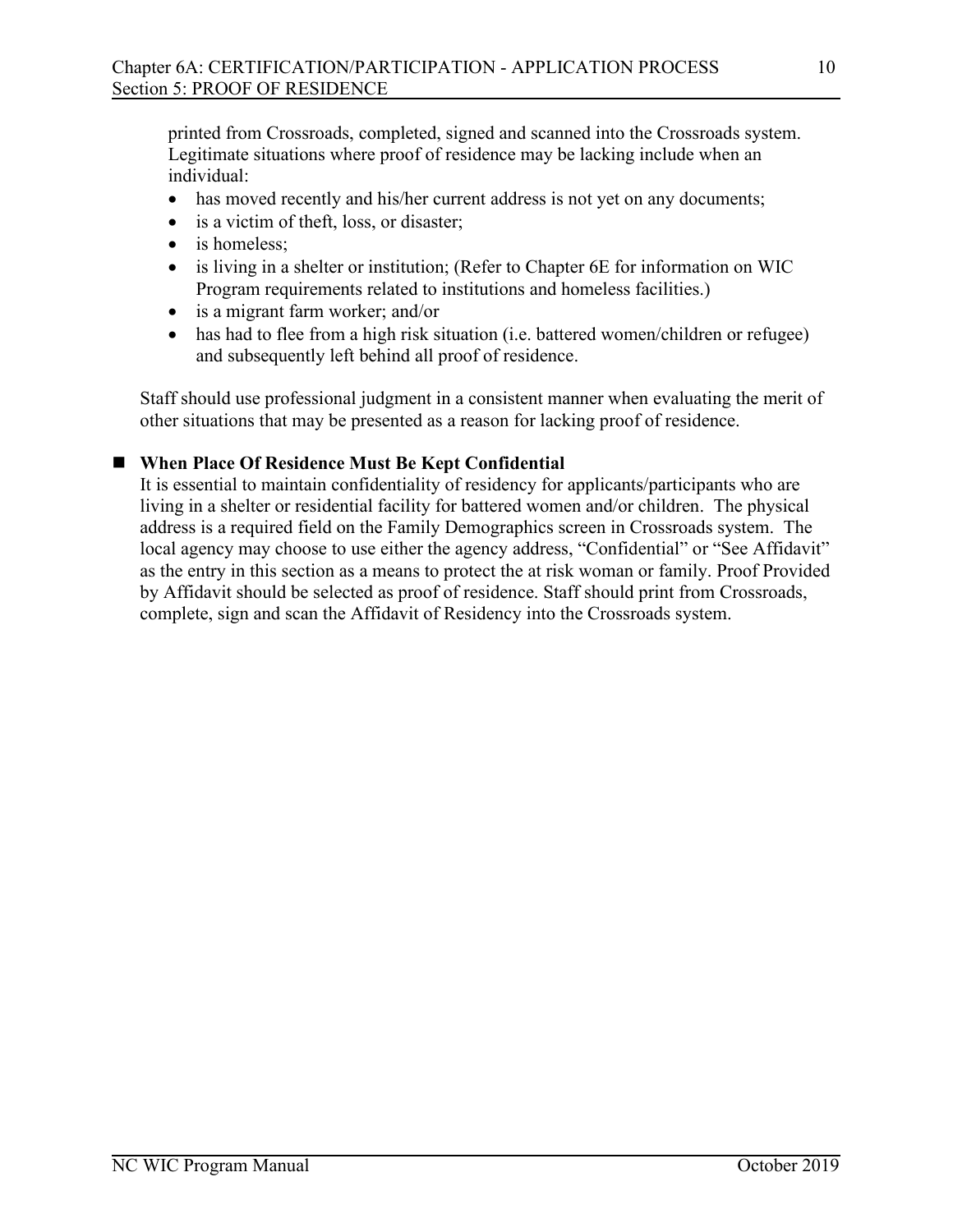# **Representatives for Infants/Children at Certification**

Infants and children should be accompanied by their parent/guardian/caretaker at each certification.

#### **Parents**

Parents, natural or by marriage (step-mother or father), can serve as the infant/child's representative when applying for WIC benefits.

#### **Guardians**

Foster parents and other court appointed guardians can serve as the infant/child's representative when applying for WIC benefits.

A child is considered a family unit of one if he/she is living in foster care designated by the local Department of Social Services (DSS) or is living in a private/public child placement agency licensed by the State of North Carolina/DHHS/DSS. The foster parent must provide proof of identity and residency for the infant/child in foster care.

#### ■ **Caretakers**

A caretaker may be an extended family member such as a grandparent, aunt, uncle, or other family member 18 years of age or older. A caretaker may also be a neighbor or friend in whose care the child is routinely placed.

When an infant/child is left in the care of an adult for reasons such as child abandonment, incarceration of the parent, or death of the parent, the adult may be considered a caretaker. The circumstance that requires the use of an emergency caretaker must be documented in the infant/child's Crossroads record. The emergency caretaker can serve in the place of the absent parent as the infant/child's representative when applying for WIC benefits. Once the requirements for certification are met, staff should issue food benefits for an appropriate time based on the nutrition care plan and schedule the next appointment.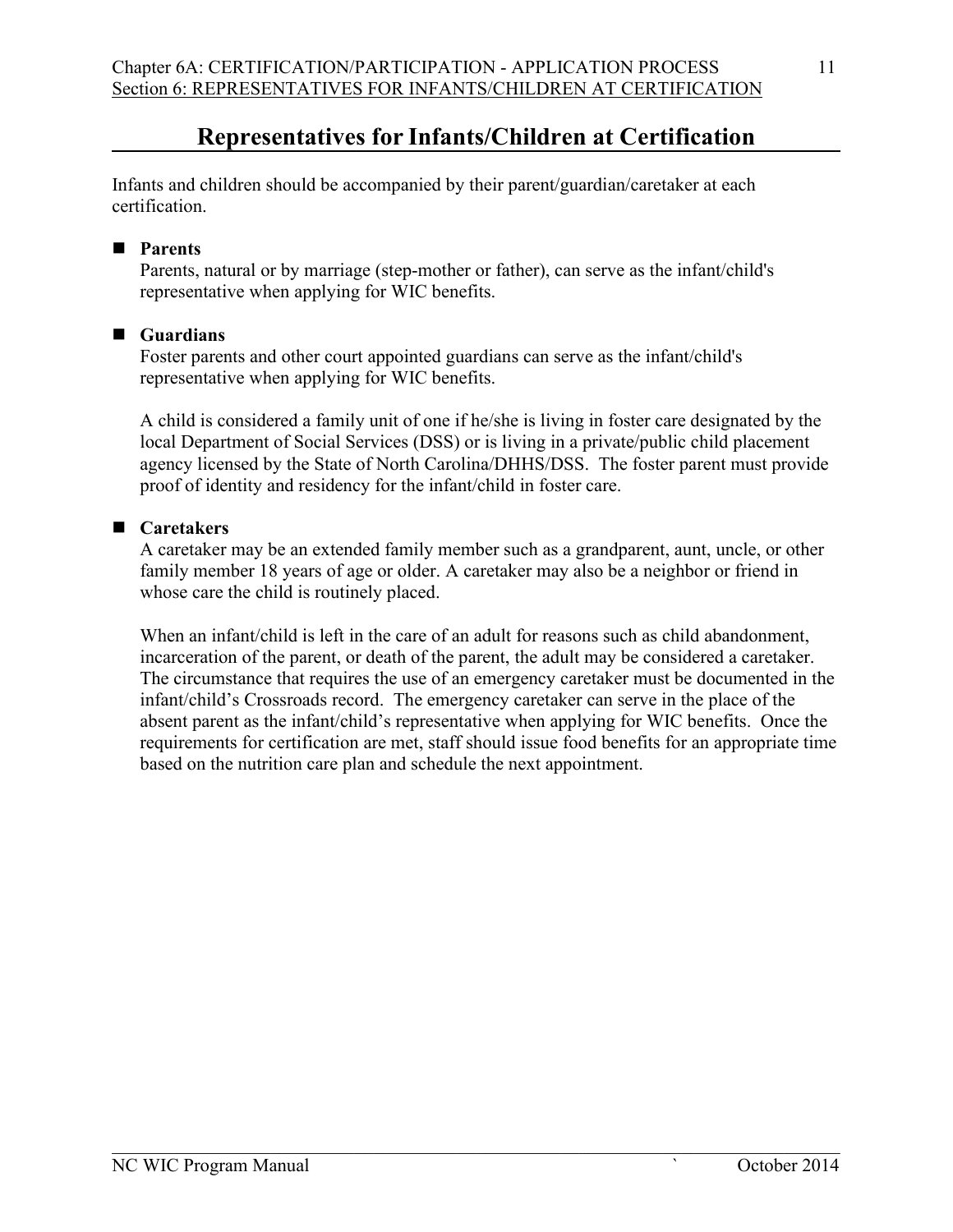(Blank Page)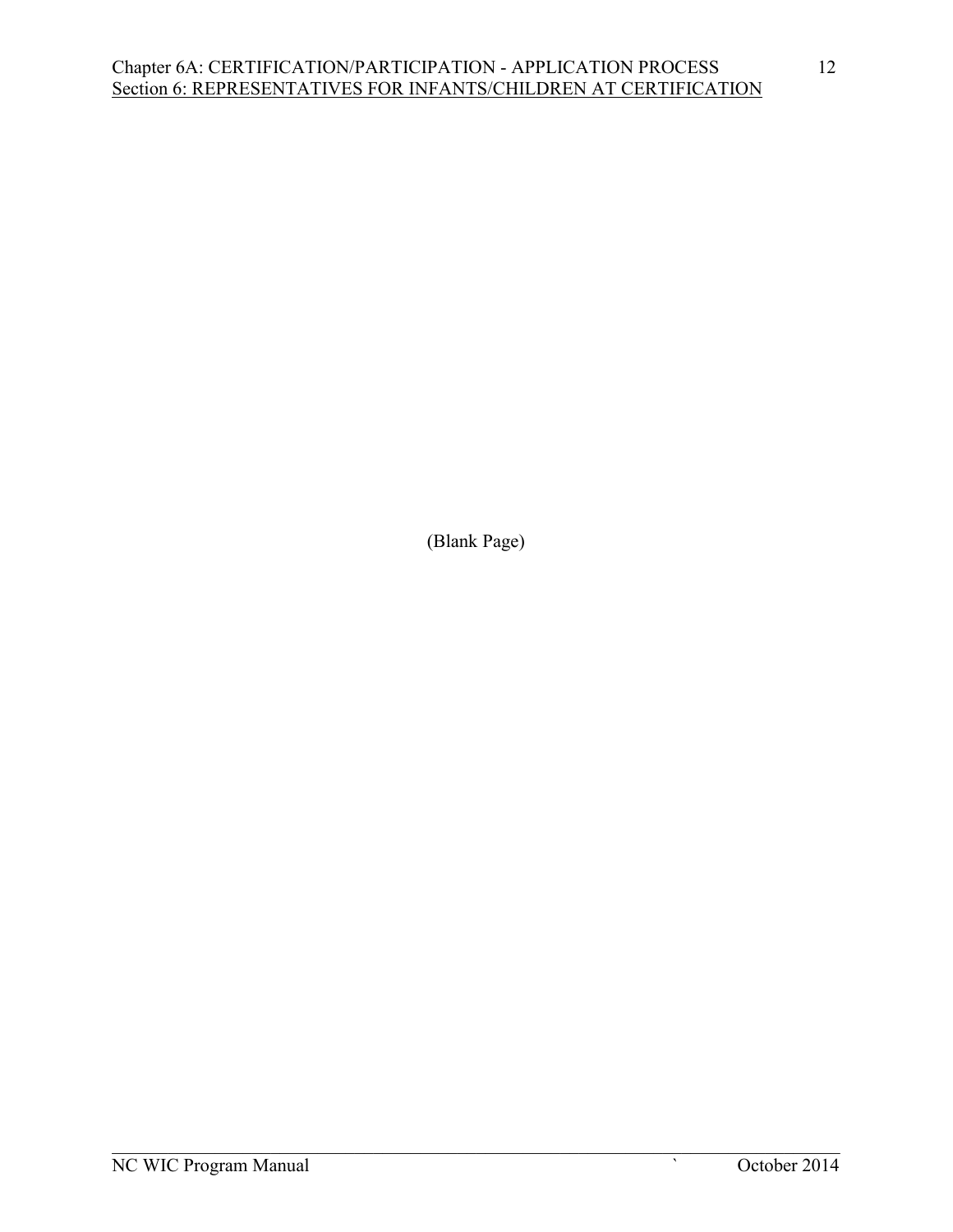# **National Voter Registration Act (NVRA)**

The National Voter Registration Act (NVRA) of 1993 requires a number of benefit programs, including the WIC Program, to offer program applicants/participants/parents/guardians/caretakers the opportunity to register to vote.

In North Carolina, there is a Cooperative Agreement between the Division of Public Health and the State Board of Elections to describe the responsibilities of both groups to coordinate and ensure the effective implementation of the NVRA.

For the WIC Program, the requirements of the NVRA are effective whenever an individual applies for WIC Program services, is subsequently certified for Program services, or notifies staff of a change in address or name. For infants/children, the NVRA requirements apply to their parents/guardians/caretakers.

### **Requirements Of The NVRA For WIC Programs**

At the time of application for program benefits, subsequent certification, or a change in residential address or name, local agency WIC staff must:

- Offer the opportunity to register to vote by asking the following question using the exact wording stated: "If you are not registered to vote where you live now, would you like to apply to register to vote here today?"
	- The above question must be asked to all present applicants/participants/parents/guardians/caretakers 18 years or older, or be at least 16 years old with the understanding that the individual must be at least 18 years old on election day of the general election to vote or to update their address or name information with the local Board of Elections.

*NOTE: The voter registration area in Crossroads will not be active for anyone under 18 years of age at the time of the visit. Local agency staff must remember to ask the question of participants/parent or guardians who are 16 or older and proceed with providing voter registration materials and assistance in completing the forms as needed*.

- It must be clarified that the applicant/participant/parent/guardian/caretaker's decision to accept or decline the opportunity to register to vote will in no way affect any decision regarding their eligibility for the WIC Program.
- Document in Crossroads the response to the voter registration question by selecting the applicable dropdown box option.
- Provide the applicant/participant/parent/guardian/caretaker a Voter Registration Preference Form (available in English and Spanish) to complete and sign.
	- Form completion includes checking the appropriate box to document that they have been offered the opportunity to register to vote. If an individual declines to sign, the individual will be considered to have decided not to register to vote at this time.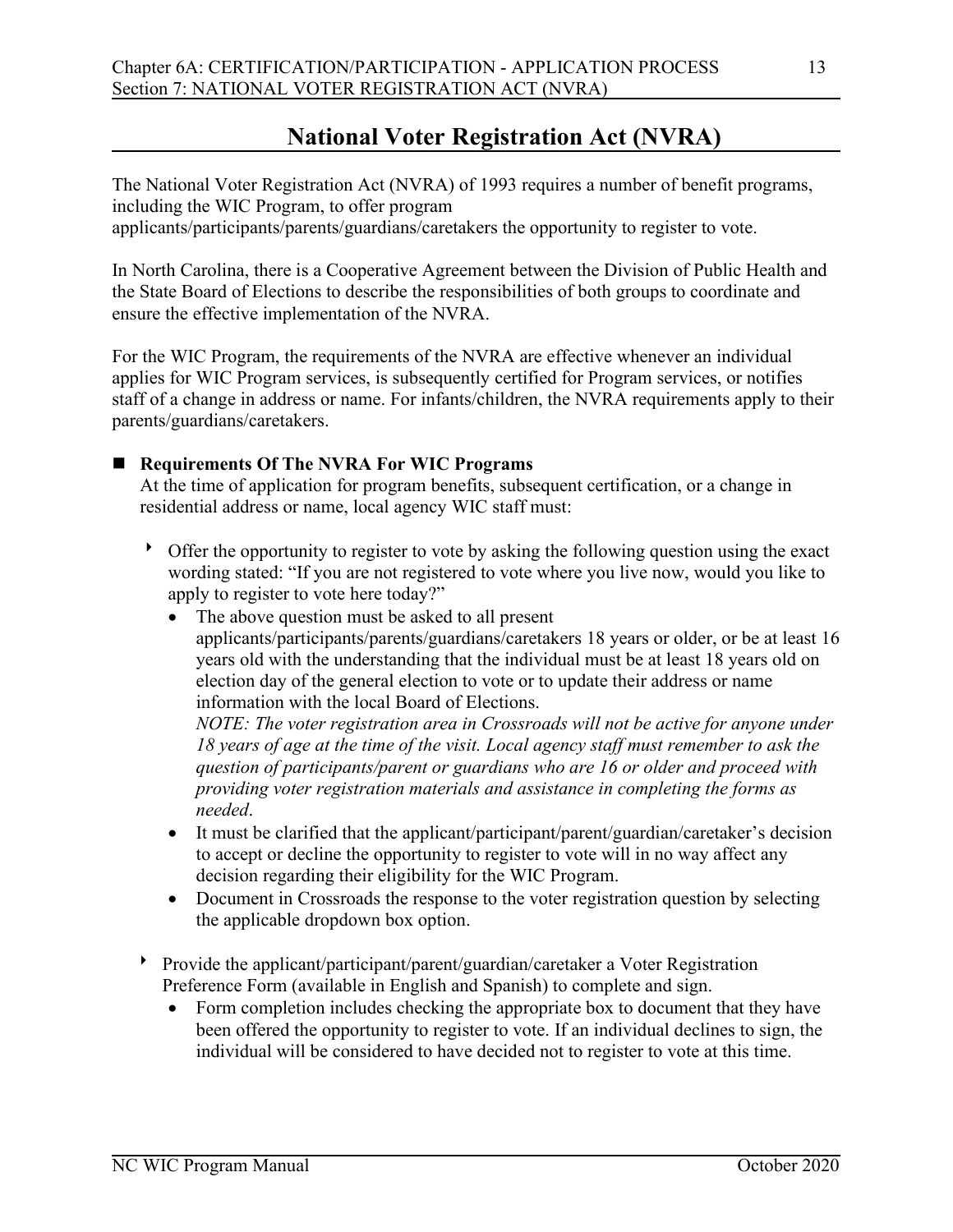Offer the NC Voter Registration Application (available in English and Spanish) to all applicants/participants/parents/guardians/caretakers and offer assistance in completing the application upon request.

*NOTE: It is the responsibility of the boards of elections and not Local Agency staff to determine the eligibility of participants to register and vote in North Carolina.* 

 Maintain a copy of the original Voter Registration Preference Form in a confidential manner on site for a period of four years. Forms must be available for review upon request.

*NOTE: WIC confidentiality requirements do not allow the release of WIC applicant/ participant information beyond the completed NC Voter Registration Application to parties outside the WIC Program.*

There may be instances when a participant reports to LA staff a change in residential and/or name over the phone or videoconferencing. The requirements of the NVRA remain and LA staff must:

- Offer the opportunity to register to vote by asking the following question using the exact wording stated: "If you are not registered to vote where you live now, would you like to apply to register to vote here today?"
- Document the response to the voter registration question by selecting the applicable dropdown box option that is provided in the Crossroads system
- Complete the Voter Registration Preference Form, documenting the response of the applicant and indicating name of the applicant/participant in the signature field in addition to documenting the LA staff providing the service by placing staff initials and indicate "transaction conducted via telephone".
- Staff must mail a Voter Registration Application to the individual regardless of their response to the NVRA question
- Advise the individual that assistance is available by contacting the North Carolina State Board of Elections at:
	- Phone: 919.814.0700 or 866.522.4723
	- E-Mail: [elections.sboe@ncsbe.gov](mailto:elections.sboe@ncsbe.gov)

### ■ **Required NVRA Forms – North Carolina State Board Of Elections**

There are three required forms the NC WIC Program must utilize to implement the WIC Program NVRA policy, the forms are listed below:

- 1. NC Voter Registration Application
- 2. Voter Registration Preference Form
- 3. NVRA Agency Transmittal Form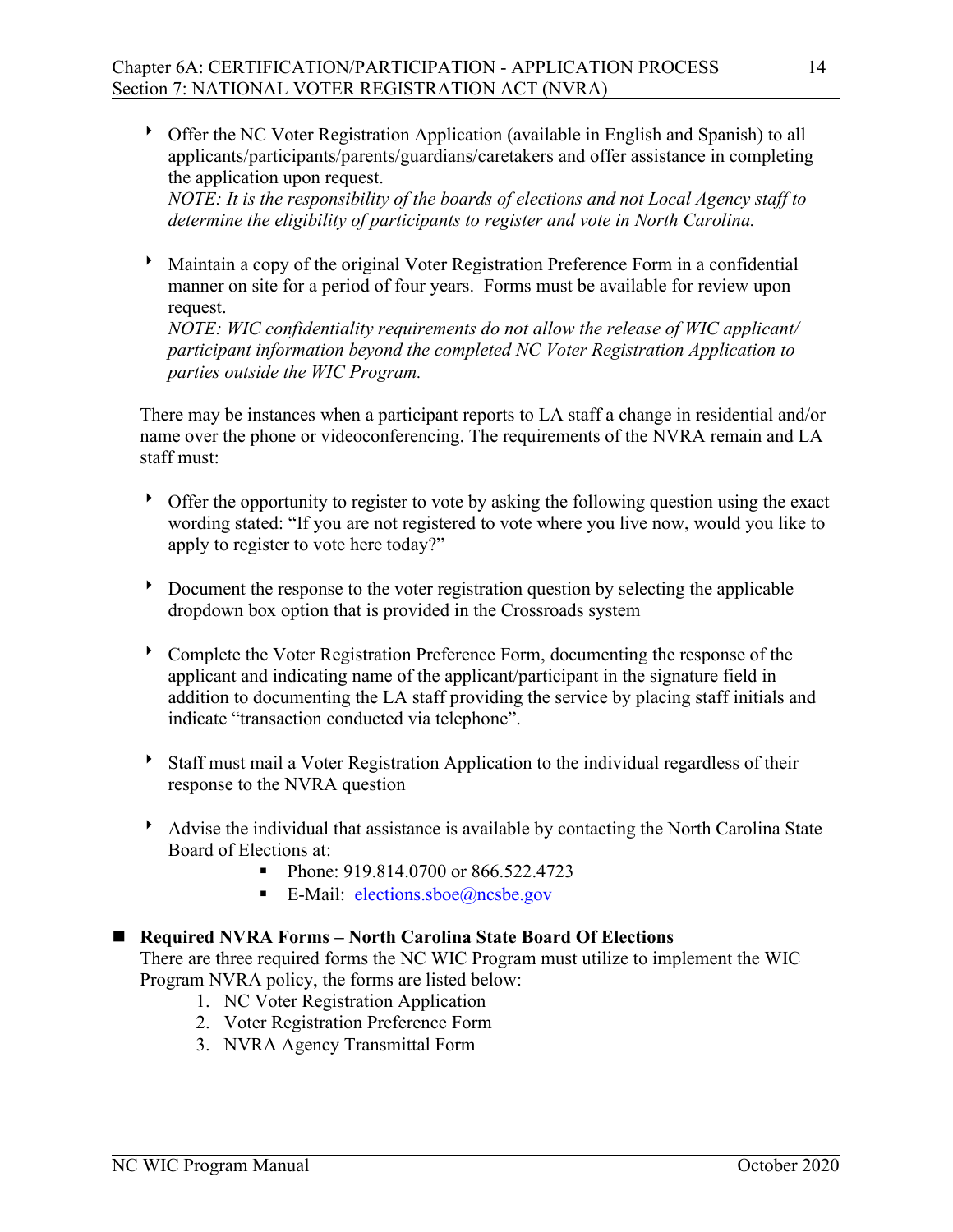## **NC Voter Registration Application**

All local agencies must maintain a supply of Voter Registration Applications on site to implement the requirements of the NVRA This form is available for ordering from the NC State Board of Elections (SBOE), https://www.ncsbe.gov/Voter-Information/VR-Form. Voter Registration Application Forms are numbered and local agencies should not photocopy a blank form for convenience.

## **Voter Registration Preference Form**

Voter Registration Preference Forms may be ordered directly from Nutrition Service Branch (NSB) using the NSB Requisition Form.

## **NVRA Agency Transmittal Form**

The NVRA Agency Transmittal form is a summary of completed Voter Registration Applications. The preference form count is also included on the transmittal form.

- The completed packet along with the transmittal form is submitted by designated local agency staff to their county Board of Elections office by the delivery method options listed on the form: In person, By mail, Courier or County mail.
- In the event an agency has no NC Voter Registration Applications to submit, the NVRA Transmittal Form must be completed with the preference form count included. This completed form must be submitted within 5 business days of obtaining Preference forms. The completed form may be emailed to the local Board of Elections (BOE), after confirmation with the local BOE that this is acceptable.
- NVRA Transmittal Forms are specifically customized for local WIC agencies and are available for order on the NSB Materials Requisition Form or from the NSB [www.nutritionnc.com](http://www.nutritionnc.com/) website.
- Forms must be available for review upon request.

*NOTE*: *The completed NVRA Agency Transmittal Form and completed Voter Registration Applications must be submitted to the county BOE by local agency designated staff within five business days. Local agency designated staff must maintain a copy of the original Voter Registration Preference Form and the NVRA Transmittal Form in a confidential manner on site for a period of four years.*

### **Local Agency Protocol**

Each local agency must have a written policy that identifies the Local NVRA Point Person position and alternate Local NVRA Point Person position responsible for the management and retention of the NVRA Agency Transmittal Forms, Voter Registration Preference Forms, and Voter Registration Applications.

When the staff position changes, the WIC Director or local agency designated staff must update the policy and immediately notify the Regional Nutrition Consultant (RNC).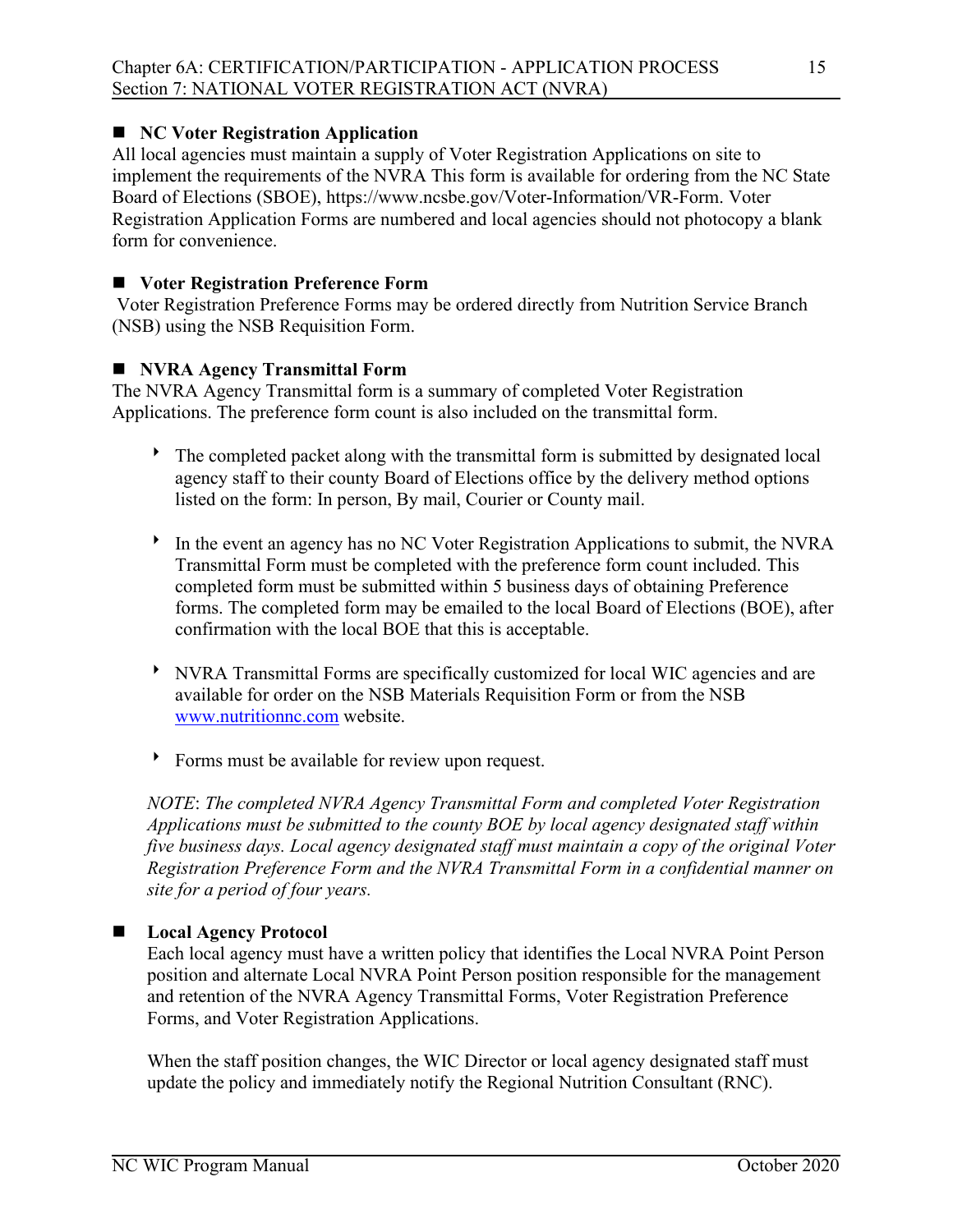(Blank Page)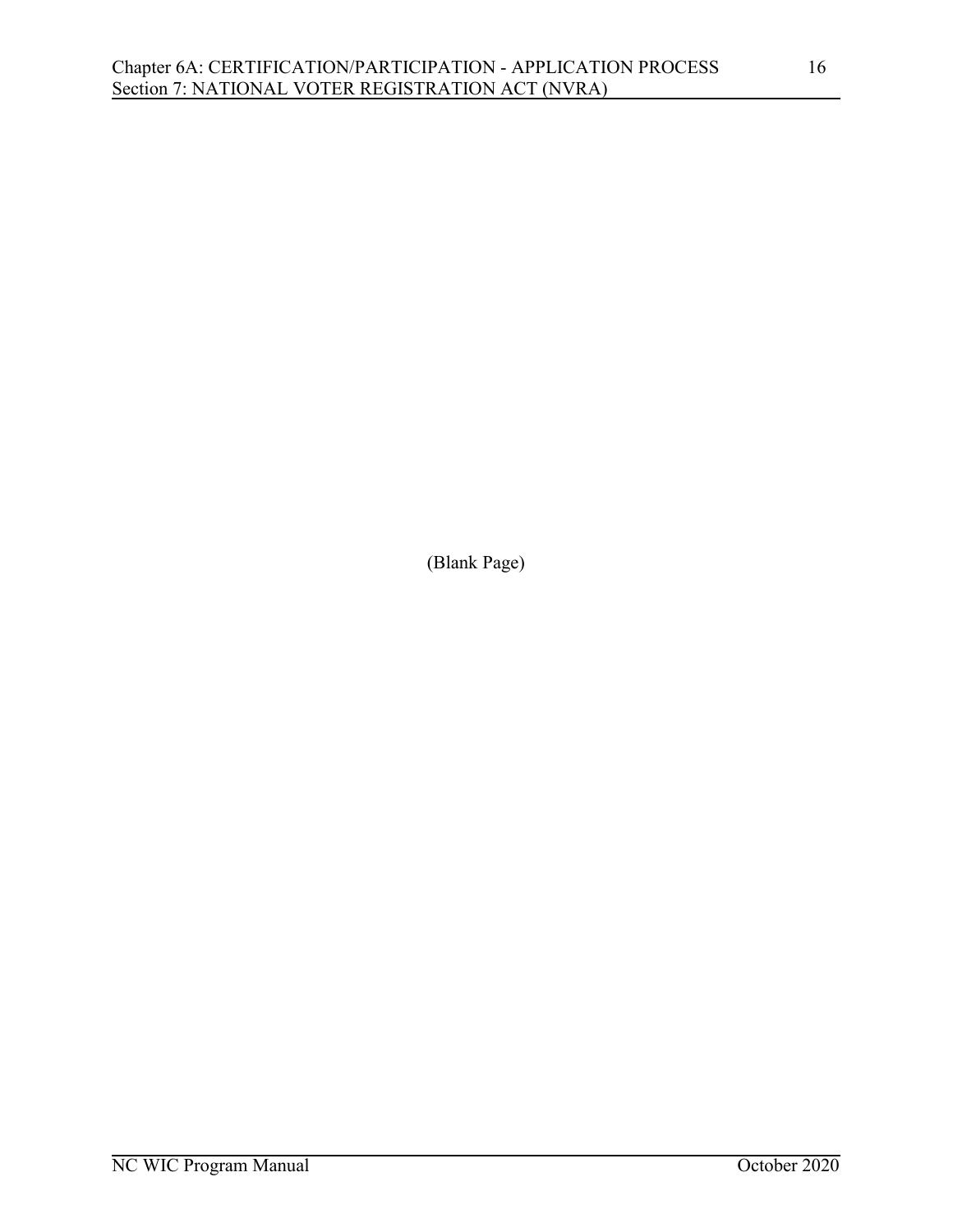# **Certification Periods**

Individuals are initially certified for a defined period of time depending on their participant category. At the end of each certification period, individuals must "reapply" and be subsequently certified for program benefits to continue.

## **Initial Certification Periods**

The length of the initial certification period is outlined below. At the end of the initial certification period, eligible participants must be subsequently certified according to the below defined schedule in order for WIC Program benefits to continue.

| <b>Category of Participant</b>                                                  | Length of<br><b>Certification Period</b>                                                                                               |  |
|---------------------------------------------------------------------------------|----------------------------------------------------------------------------------------------------------------------------------------|--|
| Women                                                                           |                                                                                                                                        |  |
| <b>Pregnant Women</b>                                                           | duration of pregnancy and<br>until 6 weeks postpartum                                                                                  |  |
| Breastfeeding<br>Women                                                          | until the breastfed infant turns<br>1 year or when breastfeeding<br>stops, if infant is greater than<br>6 months                       |  |
| Postpartum<br>Women                                                             | until 6 months postpartum,<br>regardless of pregnancy<br>outcome                                                                       |  |
| <b>Infants</b>                                                                  |                                                                                                                                        |  |
| Infants certified before 6<br>months of age                                     | until first birthday with the<br>local agency ensuring that the<br>infant receives the required<br>health and nutrition<br>assessments |  |
| Infants certified between 6<br>months of age and one<br>year*                   | 6 months                                                                                                                               |  |
| <b>Children</b>                                                                 |                                                                                                                                        |  |
| 1 to 4 years of age<br>(certified until the day<br>before their fifth birthday) | 1 year with the local agency<br>ensuring that the child<br>receives the required health<br>and nutrition assessments                   |  |

*\*Note: In Crossroads, there are times that an infant initially certified in their 11th month will have a certification period of one year. Users are encouraged to create a plan of care reflective of the length of the certification period.*

## **Subsequent Certification Period Start Date**

Subsequent certification can be performed up to 30 days prior to the end of the current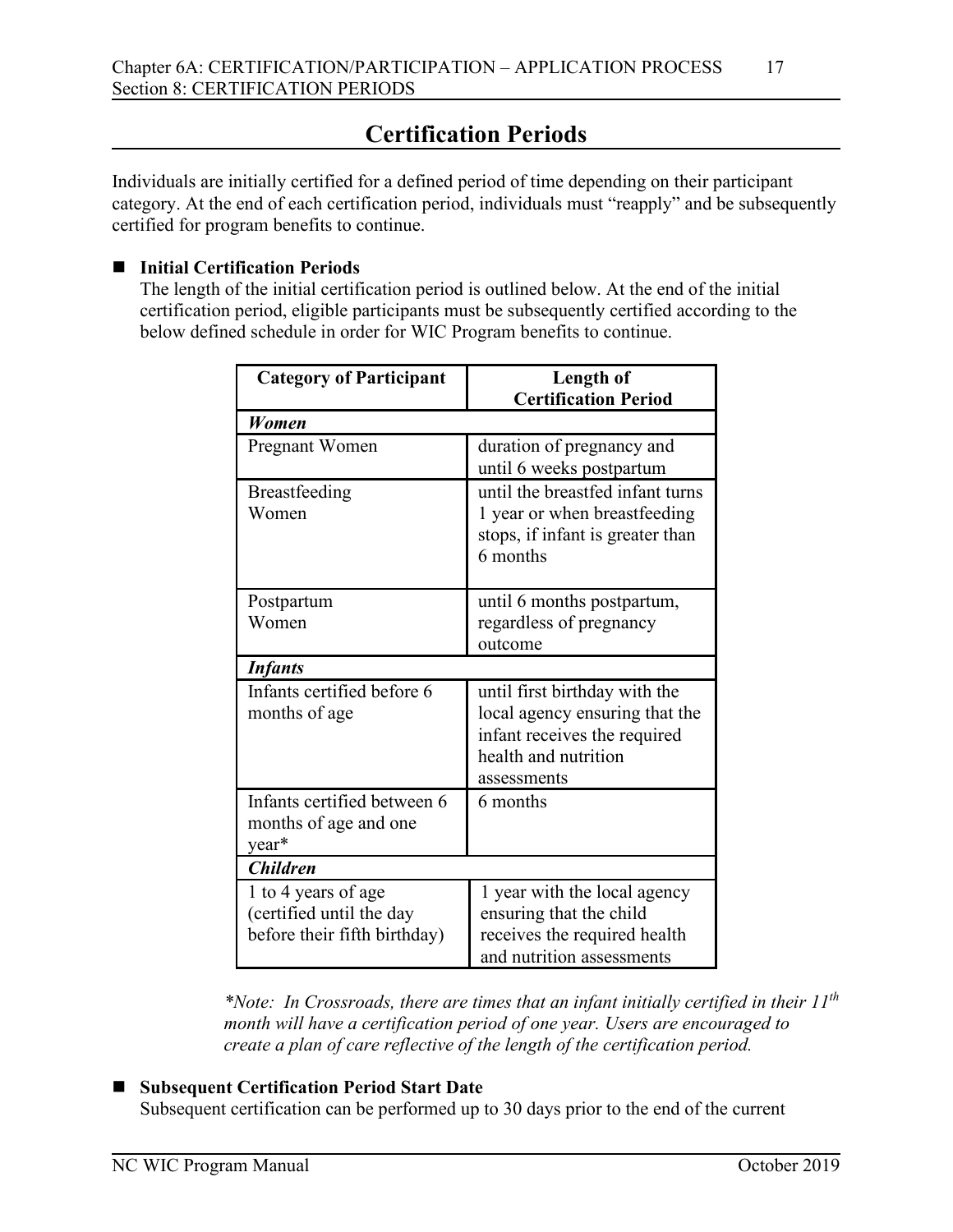certification period.

The subsequent certification period for a child begins the day following the end of the initial/prior certification period.

The subsequent certification period for a woman begins on the day she is certified in a new participant category.

• When a local agency conducts a subsequent certification prior to the expiration of the current certification period and the individual is determined ineligible staff must provide food benefits for the remainder of the current certification period.

## ■ **Certification Period Extension**

A 30-day certification extension is an option when an infant or child needs a subsequent certification and scheduling difficulties occur. A one-time maximum 30-day extension is allowed when the current date is within 30-days of the end of the certification period. Refer to Chapter 8, Section 3 Food Benefit Issuance Variances.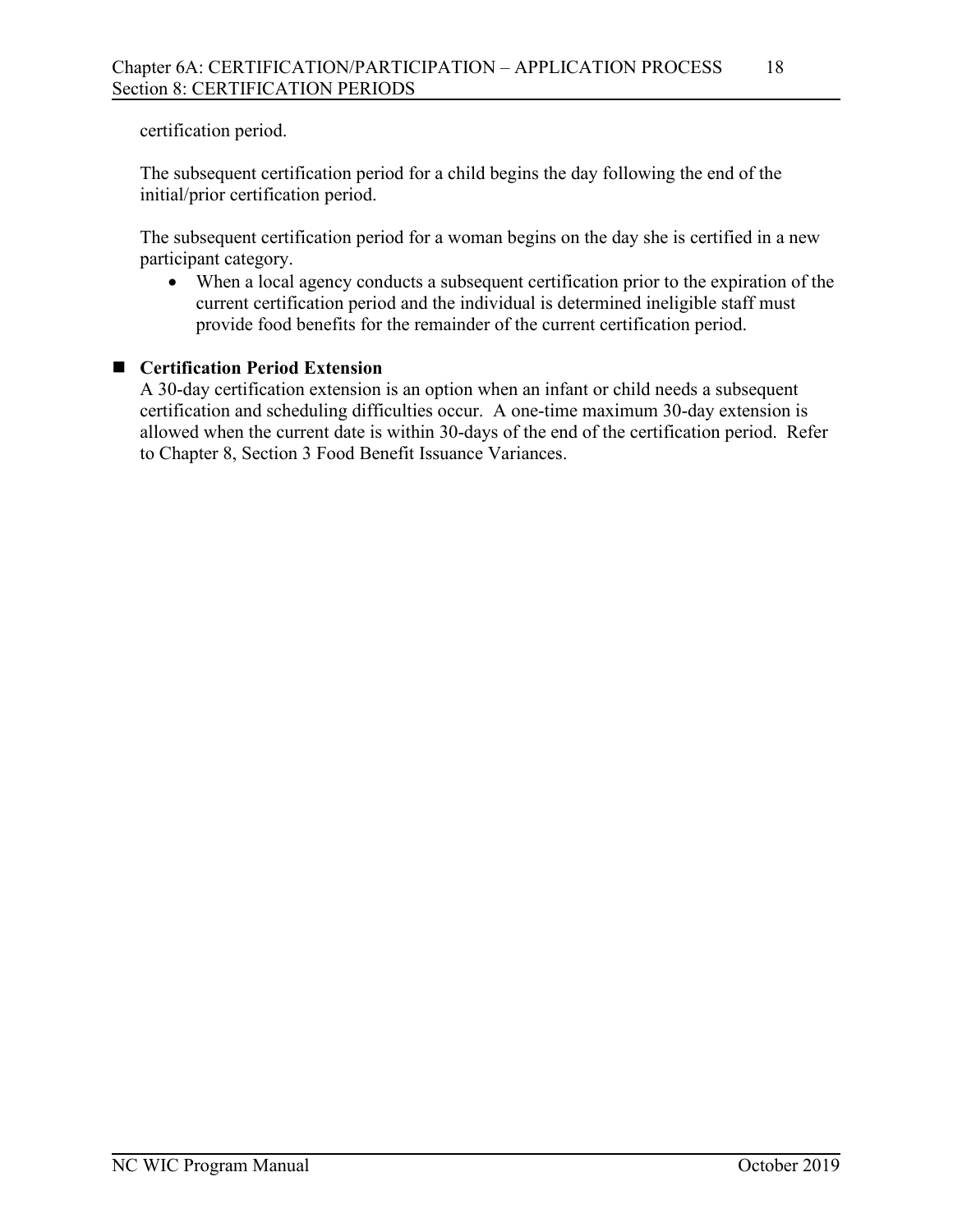Chapter 6A: CERTIFICATION/PARTICIPATION - APPLICATION PROCESS

Attachment 1 Page **1** of **2**

| (must be original documents, not copies)<br>Affidavit (unmarried mothers)<br>Bill, account statement, or receipt less than 60<br>days old (e.g., bank, credit card, loan papers,<br>mortgage/ rental, utility)<br><b>Birth Certificate</b><br><b>Blank Check</b><br>Check cashing, credit, or bank ATM card<br>Letterhead correspondence < 60 days old (with<br>address and telephone number of source. (Note:<br>postmarked forwarded mail and WIC generated<br>correspondence is acceptable)<br>Food and Nutrition Services certification letter<br>Foster Child placement letter | (Must be in applicant's name)<br>(only for infants)<br>(only for Infants & children) | (Must include current physical<br>address)<br>(only for infants)<br>(only if in applicant's name) |
|-------------------------------------------------------------------------------------------------------------------------------------------------------------------------------------------------------------------------------------------------------------------------------------------------------------------------------------------------------------------------------------------------------------------------------------------------------------------------------------------------------------------------------------------------------------------------------------|--------------------------------------------------------------------------------------|---------------------------------------------------------------------------------------------------|
|                                                                                                                                                                                                                                                                                                                                                                                                                                                                                                                                                                                     |                                                                                      |                                                                                                   |
|                                                                                                                                                                                                                                                                                                                                                                                                                                                                                                                                                                                     |                                                                                      |                                                                                                   |
|                                                                                                                                                                                                                                                                                                                                                                                                                                                                                                                                                                                     |                                                                                      |                                                                                                   |
|                                                                                                                                                                                                                                                                                                                                                                                                                                                                                                                                                                                     |                                                                                      |                                                                                                   |
|                                                                                                                                                                                                                                                                                                                                                                                                                                                                                                                                                                                     |                                                                                      |                                                                                                   |
|                                                                                                                                                                                                                                                                                                                                                                                                                                                                                                                                                                                     |                                                                                      |                                                                                                   |
|                                                                                                                                                                                                                                                                                                                                                                                                                                                                                                                                                                                     |                                                                                      |                                                                                                   |
|                                                                                                                                                                                                                                                                                                                                                                                                                                                                                                                                                                                     |                                                                                      |                                                                                                   |
|                                                                                                                                                                                                                                                                                                                                                                                                                                                                                                                                                                                     |                                                                                      |                                                                                                   |
| Hospital crib card or discharge papers                                                                                                                                                                                                                                                                                                                                                                                                                                                                                                                                              |                                                                                      |                                                                                                   |
| <b>Hospital ID Card or Bracelet</b>                                                                                                                                                                                                                                                                                                                                                                                                                                                                                                                                                 |                                                                                      |                                                                                                   |
| <b>Immunization Record</b>                                                                                                                                                                                                                                                                                                                                                                                                                                                                                                                                                          |                                                                                      |                                                                                                   |
| Income tax filing for the most recent tax year                                                                                                                                                                                                                                                                                                                                                                                                                                                                                                                                      |                                                                                      |                                                                                                   |
| Insurance Card or Insurance Policy                                                                                                                                                                                                                                                                                                                                                                                                                                                                                                                                                  |                                                                                      |                                                                                                   |
| LES (military Leave and Earnings Statement)                                                                                                                                                                                                                                                                                                                                                                                                                                                                                                                                         |                                                                                      |                                                                                                   |
| Marriage License less than 60 days old                                                                                                                                                                                                                                                                                                                                                                                                                                                                                                                                              |                                                                                      |                                                                                                   |
| Medicaid or Medicaid Presumptive Eligibility (Must<br>first verify current eligibility)                                                                                                                                                                                                                                                                                                                                                                                                                                                                                             |                                                                                      |                                                                                                   |
| Medicaid or NC Health Choice Approval Notice<br>(DMA-5003)                                                                                                                                                                                                                                                                                                                                                                                                                                                                                                                          |                                                                                      |                                                                                                   |
| Mother's Verification of Facts (MVF) signed and<br>dated' less than 12 months old                                                                                                                                                                                                                                                                                                                                                                                                                                                                                                   | (only for infants)                                                                   |                                                                                                   |
| Paycheck stub or direct deposit notification <60<br>days old *                                                                                                                                                                                                                                                                                                                                                                                                                                                                                                                      |                                                                                      |                                                                                                   |
| Permanent Residence Card ("green card")                                                                                                                                                                                                                                                                                                                                                                                                                                                                                                                                             |                                                                                      |                                                                                                   |
| Photo ID (current): DMV, US governmental<br>agency, US passport, military, school                                                                                                                                                                                                                                                                                                                                                                                                                                                                                                   |                                                                                      |                                                                                                   |
| Property tax statement                                                                                                                                                                                                                                                                                                                                                                                                                                                                                                                                                              |                                                                                      |                                                                                                   |
| Proof of birth letter                                                                                                                                                                                                                                                                                                                                                                                                                                                                                                                                                               | (only for infants)                                                                   |                                                                                                   |
| Social Security card                                                                                                                                                                                                                                                                                                                                                                                                                                                                                                                                                                |                                                                                      |                                                                                                   |
| Unemployment letter/notice                                                                                                                                                                                                                                                                                                                                                                                                                                                                                                                                                          |                                                                                      |                                                                                                   |
| Verification of certification (VOC) (for current<br>certification period)                                                                                                                                                                                                                                                                                                                                                                                                                                                                                                           |                                                                                      |                                                                                                   |
| Voter registration card for NC                                                                                                                                                                                                                                                                                                                                                                                                                                                                                                                                                      |                                                                                      |                                                                                                   |
| Work ID card                                                                                                                                                                                                                                                                                                                                                                                                                                                                                                                                                                        |                                                                                      |                                                                                                   |

\_\_\_\_\_\_\_\_\_\_\_\_\_\_\_\_\_\_\_\_\_\_\_\_\_\_\_\_\_\_\_\_\_\_\_\_\_\_\_\_\_\_\_\_\_\_\_\_\_\_\_\_\_\_\_\_\_\_\_\_\_\_\_\_\_\_\_\_\_\_\_\_\_\_\_\_\_\_

#### **ALLOWABLE PROOFS FOR IDENTITY AND RESIDENCE\*\***